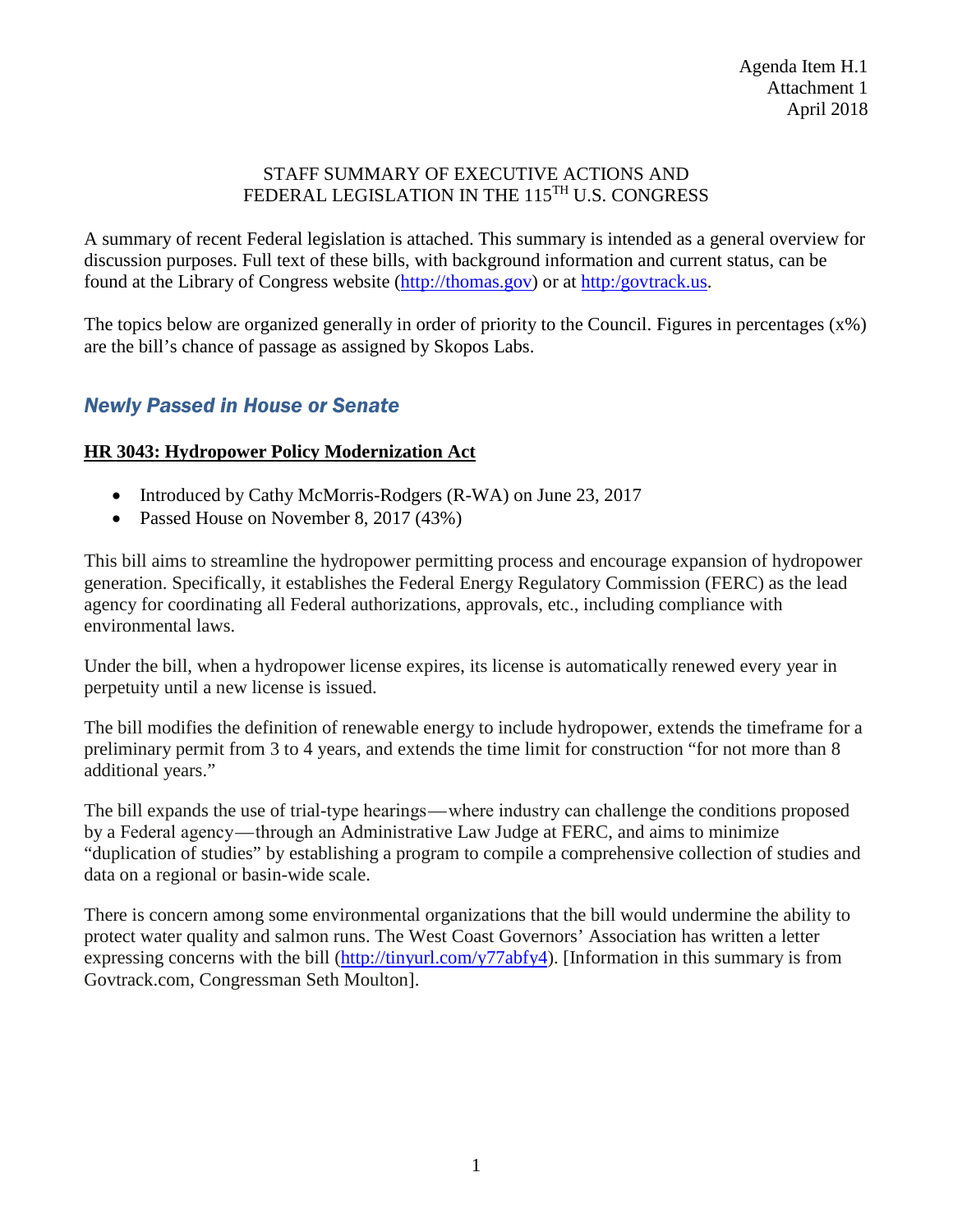# *Newly Reported by Committee*

#### **HR 717: Listing Reform Act**

- Introduced by Pete Olson (R-TX) in January 2017.
- Reported by committee February 14, 2018 (12%)

This bill amends (and weakens) the Endangered Species Act (ESA) by requiring review of the economic cost of adding a species to the list of threatened or endangered species. The bill removes deadlines for the U.S. Fish and Wildlife Service to make findings in response to listing petitions; prohibits prioritizing "listing" petitions over "delisting" petitions; and allows listing decisions to be made based on economic impacts.

## **HR 1274: State, Tribal, and Local Species Transparency and Recovery Act**

- Introduced by Dan Newhouse (R-WA) on March 1, 2017.
- Status: **Reported by committee** on February 14, 2018 (13%)

This bill amends (and weakens) the ESA by requiring any information provided by states, tribes, or counties to be considered "best available science." The bill directs the Federal government to use state and local data in listing decisions, regardless whether or not it is the best available science.

## **HR 3131: Endangered Species Litigation and Reasonableness Act**

- Introduced by Bill Huizenga (R-MI) on June 29, 2017.
- Status: **Reported by committee** February 15, 2018 (13%)

This bill places a cap on the recovery of attorneys' fees in suits brought under the ESA, making it difficult for many citizens to sue to uphold the ESA.

## **S. Res 430: A resolution expressing support for the designation of March 9, 2018, as a national day of remembrance in honor of the life, legacy, and many accomplishments of Billy Frank, Jr.**

• Introduced by Maria Cantwell (D-WA) on March 12, 2018.

Honors Billy Frank, Jr. See full text at http://tinyurl.com/yb9x854z.

#### **HR 5248: The Sustainable Shark and Fisheries Trade Act of 2018**

• Introduced by Daniel Webster (R-FL) on March 13, 2018.

This bill requires the U.S. Secretary of Commerce to create a three-year certification process for nations exporting shark products to the U.S. Any nation seeking to export shark products to the U.S. must receive certification that it has an effective ban on shark finning, and that it has a similar conservation and management program for sharks, skates, and rays. The bill also increases traceability of imported shark products.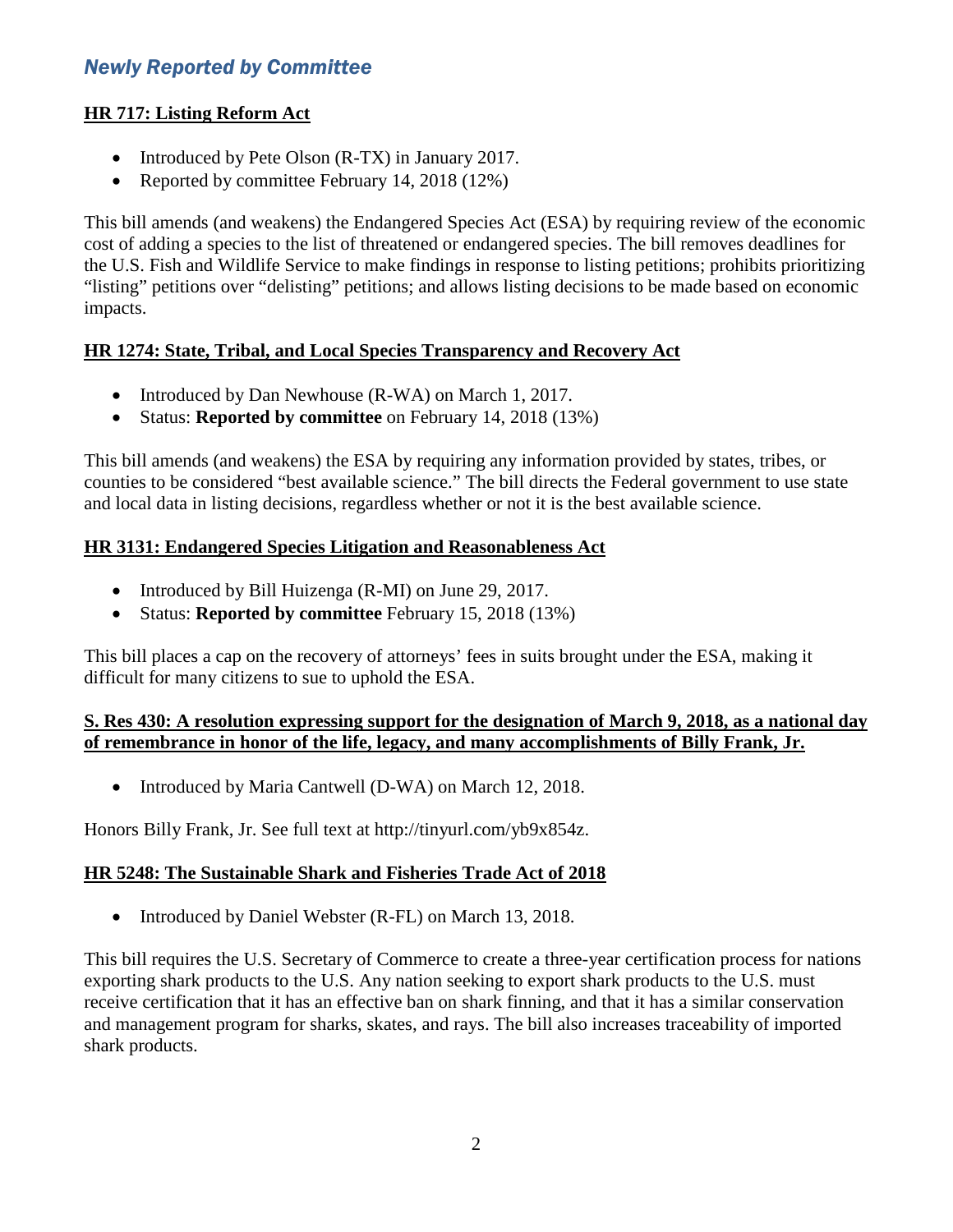## **HR 5269: To require State or territorial approval of restriction by the Secretary of the Interior and the Secretary of Commerce of recreational or commercial fishing access to certain State or territorial waters, respectively.**

• Introduced by Aumua Amata (R-American Samoa) on March 14, 2018

No text available as of briefing book deadline.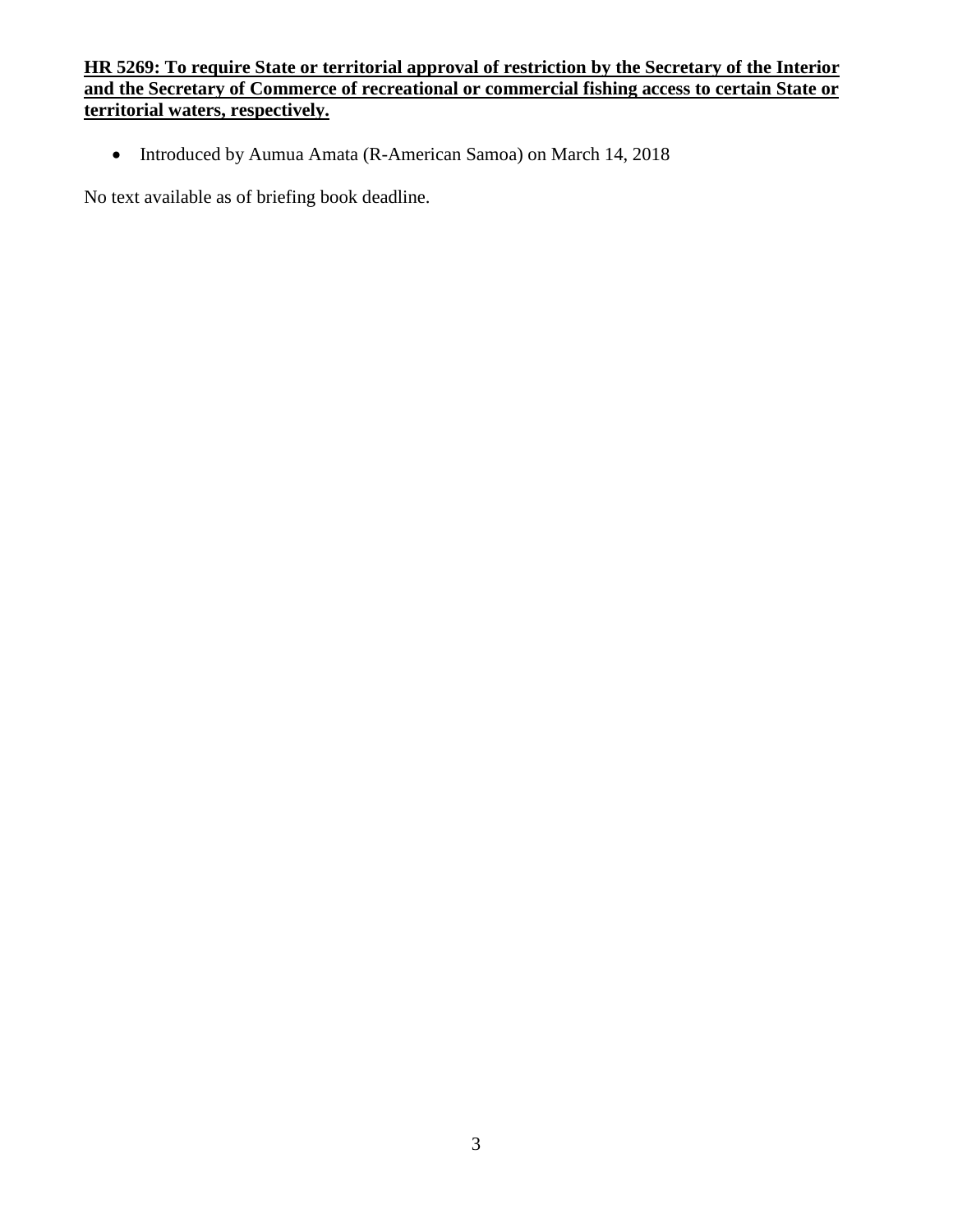# Other Previously Discussed Bills

Note: Unless bill directly relates to West Coast fisheries, it is not included here if it has not progressed beyond being introduced.

| <b>Bill</b>             | <b>Title</b>                                                                           | <b>Sponsor</b>                                   | <b>Introduced</b> | <b>Chance of</b> | <b>Notes</b>                                                                                                    |
|-------------------------|----------------------------------------------------------------------------------------|--------------------------------------------------|-------------------|------------------|-----------------------------------------------------------------------------------------------------------------|
| Number(s)               |                                                                                        |                                                  |                   | passage          |                                                                                                                 |
| <b>HR 23</b>            | Gaining Responsibility on<br><b>Water Act</b>                                          | David Valadao (R-CA)                             | January 2017      | 43%              | Passed House in July<br>2017.                                                                                   |
| HR 26/S 21              | Regulations from the<br>Executive in Need of<br>Scrutiny (REINS) Act                   | Paul (R-KY)/Collins (R-<br>GA)                   | January 2017      | 28%/15%          | <b>Requires Congressional</b><br>approval of major<br>regulations. Reported by<br>committee in October<br>2017. |
| <b>HR 204/S</b><br>1528 | <b>Genetically Engineered</b><br>Salmon Labeling Act                                   | Murkowski/Young (R-<br>AK)                       | <b>July 2017</b>  | 8%/5%            | Hearing held October 4.                                                                                         |
| <b>HR 214/S</b><br>1322 | <b>American Fisheries Advisory</b><br><b>Committee Act</b>                             | Don Young/Dan<br>Sullivan (R-AK)                 | June 2017         | 56%              | <b>Reported by Committee</b><br>Dec 2017                                                                        |
| HR 654                  | Pacific Northwest<br>Earthquake Preparedness Act                                       | Peter DeFazio (D-OR)                             | January 2017      | 24%              | <b>Passed House March</b><br>2017.                                                                              |
| HR 1154/S<br>168        | <b>Commercial Vessel</b><br>Incidental Discharge Act                                   | Duncan Hunter (R-<br>CA)/Roger Wicker (R-<br>MS) | February 2017     | 27%              | S 168 reported by<br>committee March 2017.                                                                      |
| <b>HR 1308/S</b><br>513 | Frank and Jeanne Moore<br>Wild Steelhead Special<br>Management Area<br>Designation Act | Ron Wyden (D-<br>OR)/Peter DeFazio (D-<br>OR)    | March 2017        | 28%/34%          | S 513 reported by<br>committee May 2017.                                                                        |
| HR 1430                 | Honest and Open New EPA<br>Science Treatment Act of<br>2017                            | Smith (R-FL)                                     | March 2017        | 30%              | Limits the types of data<br>that can be used by the<br><b>EPA.</b> Passed House<br>March 2017.                  |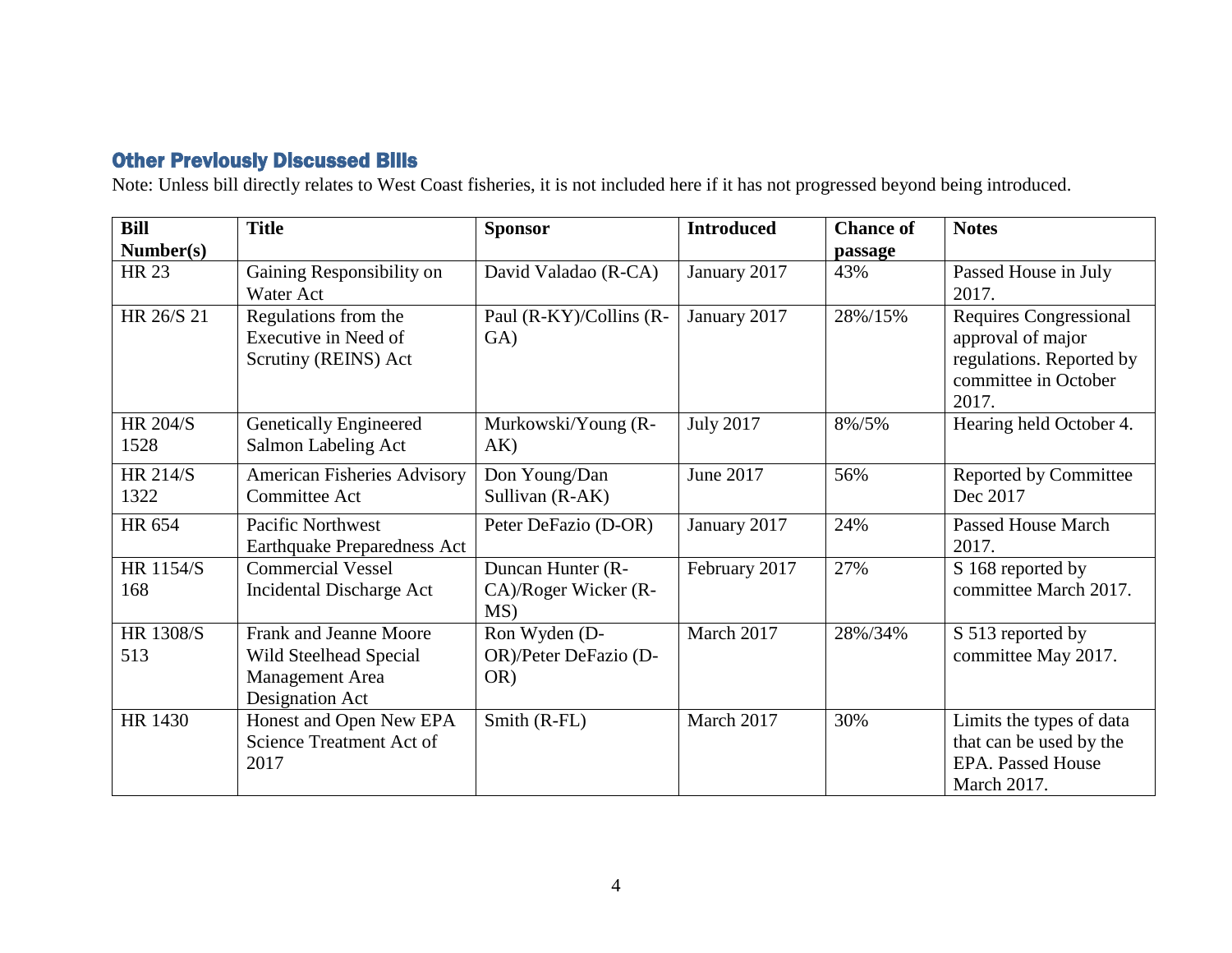| <b>HR 1431</b>    | <b>EPA Science Advisory</b><br><b>Board Reform Act</b>                                     | Lucas $(R-OK)$                        | March 2017     | 32%     | Limits who can serve on<br>the EPA's Science<br>Advisory Board. Passed<br>House March 2017         |
|-------------------|--------------------------------------------------------------------------------------------|---------------------------------------|----------------|---------|----------------------------------------------------------------------------------------------------|
| HR 1456/S<br>793  | <b>Shark Fin Trade Elimination</b><br>Act                                                  | Cory Booker (D-NJ)/Ed<br>Royce (R-CA) | March 2017     | 21%/9%  | Reported May 2017.                                                                                 |
| HR 1630/S<br>669  | Columbia River In-Lieu and<br><b>Treaty Fishing Access Sites</b><br><b>Improvement Act</b> | Jeff Merkley (D-OR)                   | March 2017     | 45%     | S 669 passed Senate Nov<br>2017                                                                    |
| HR 2023           | <b>Modernizing Recreational</b><br><b>Fisheries Management Act</b><br>(relates to MSA)     | Garrett Graves (R-LA)                 | April 2017     | 17%/16% | Introduced only, but<br>elements included in HR<br>200.                                            |
| HR 2079/S<br>1323 | Young Fishermen's<br>Development Act                                                       | Don Young/Dan<br>Sullivan (R-AK)      | June 2017      | 17%/16% | Introduced only.                                                                                   |
| HR 2083           | <b>Endangered Salmon and</b><br><b>Fisheries Predation</b><br><b>Prevention Act</b>        | Jaime Herrera-Beutler<br>$(R-WA)$     | April 2017     | 16%     | Facilitates "lethal taking"<br>of Columbia River sea<br>lions. Reported by<br>committee June 2017. |
| HR 2330           | Yurok Tribe Klamath River<br><b>Chinook Salmon Emergency</b><br>Disaster Assistance Act    | Jared Huffman (D-CA)                  | May 2017       | 13%     | Introduced only.                                                                                   |
| HR 2637           | Fishing Safety Training and<br><b>Research Act</b>                                         | William Keating (D-<br>MA)            | May 2017       | 15%     | Introduced only.                                                                                   |
| HR 2748/S<br>756  | Save Our Seas Act                                                                          | Don Young/Lisa<br>Murkowski (R-AK)    | May/March 2017 | 16%/34% | Reauthorizes, amends<br>Marine Debris Act.<br>Reported by committee<br>July 2017.                  |
| HR 2936           | <b>Resilient Federal Forests Act</b>                                                       | Bruce Westerman (R-<br>AR)            | June 2017      | 49%     | Passed House Nov 2017                                                                              |
| HR 3108           | Protecting Honest Fishermen<br>Act                                                         | <b>Blake Farenthold (R-</b><br>TX)    | June 2017      | 10%     | Relates to seafood<br>traceability/consumer<br>protection. Hearing held<br>October 2017.           |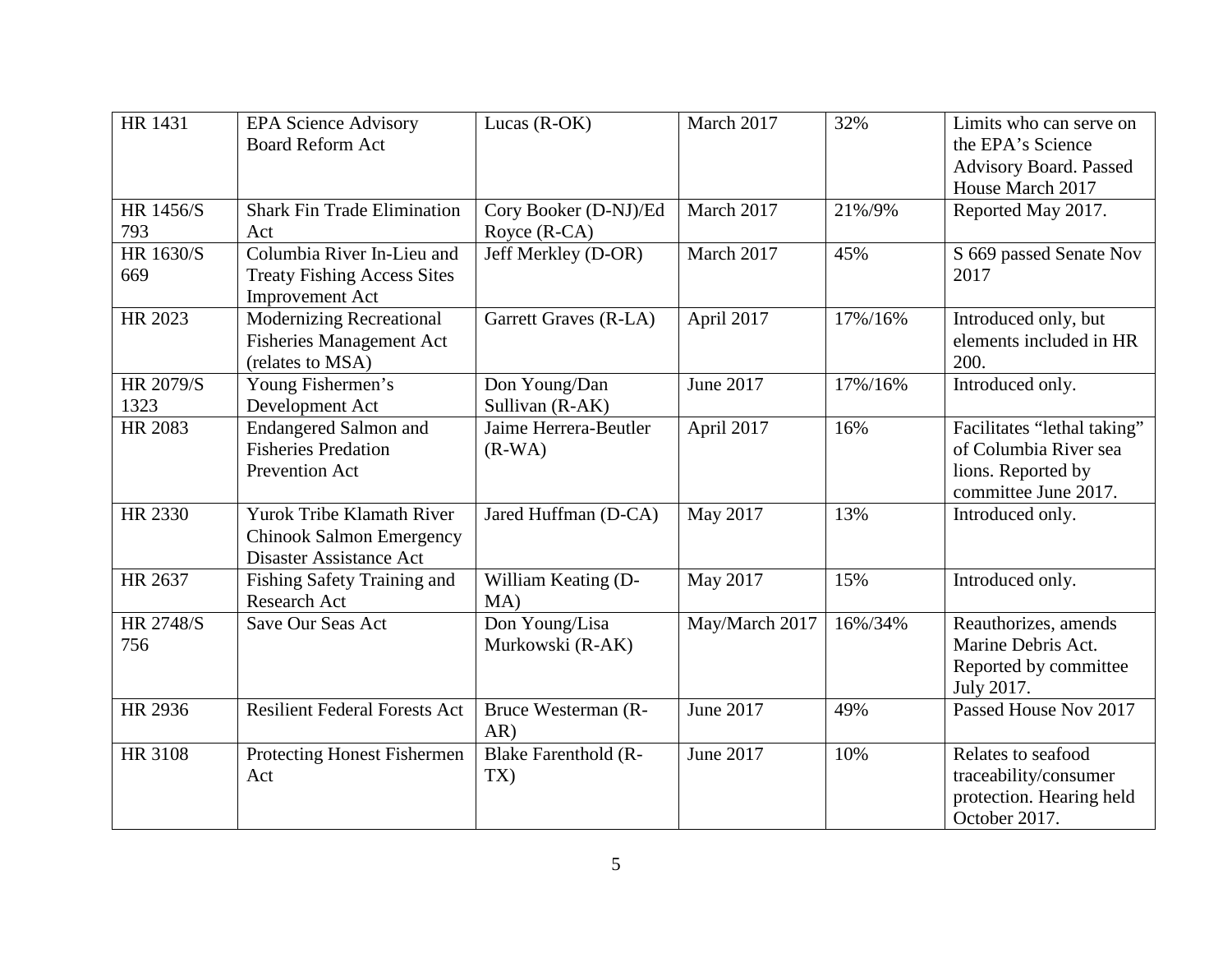| HR 3133           | SEA Act (Amends MMPA to<br>streamline oil, gas<br>exploration)                                                                                       | Mike Johnson (R-LA)                                        | June 2017        | 33% | Reported by committee<br>January 2018                                                              |
|-------------------|------------------------------------------------------------------------------------------------------------------------------------------------------|------------------------------------------------------------|------------------|-----|----------------------------------------------------------------------------------------------------|
| HR 3144           | To provide for operations of<br>the Federal Columbia River<br>Power System pursuant to a<br>certain operation plan for a<br>specified period of time | Kathy McMorris-<br>Rodgers (R-WA)                          | June 2017        | 30% | Hearing held October<br>2017. Among other<br>things, would reduce spill<br>at Columbia River dams. |
| HR 3916           | FISH (Federal Integrated<br>Species Health) Act                                                                                                      | Ken Calvert (R-CA)                                         | October 2017     | 10% | Hearing held October<br>2017.                                                                      |
| HR 4656/S<br>2194 | <b>Fishing and Small Vessel</b><br><b>Relief Act</b>                                                                                                 | Jaime Herrera-Beutler<br>(R-WA)/Maria Cantwell<br>$(D-WA)$ | December 2017    | 25% | Introduced only.                                                                                   |
| S 129             | National Sea Grant College<br>Program Amendments Act                                                                                                 | Roger Wicker (R-MS)                                        | January 2017     | 53% | Passed Senate in Sept<br>2017.                                                                     |
| S 396             | A bill to make technical<br>amendments to certain<br>marine fish conservation<br>statutes, and for other<br>purposes.                                | Bill Nelson (D-FL)                                         | February 2017    | 56% | <b>Passed Senate October</b><br>2017.                                                              |
| S 1425            | <b>Coordinated Ocean</b><br>Monitoring and Research<br>Act                                                                                           | Roger Wicker (R-MS)                                        | June 2017        | 49% | <b>Passed Senate January</b><br>2018                                                               |
| S 1520            | <b>Modernizing Recreational</b><br><b>Fisheries Management Act</b><br>(relates to MSA)                                                               | Roger Wicker (R-MS)                                        | <b>July 2017</b> | 12% | Introduced only.                                                                                   |
| S 1748            | <b>Florida Fisheries</b><br>Improvement Act (relates to<br>MSA)                                                                                      | Marco Rubio (R-FL)                                         | August 2017      | 18% | Introduced only.                                                                                   |
| S 2229            | <b>Coastal Communities Ocean</b><br><b>Acidification Act</b>                                                                                         | Lisa Murkowski (R-AK)                                      | December 2017    | 30% | Reported by committee<br>October 2017                                                              |